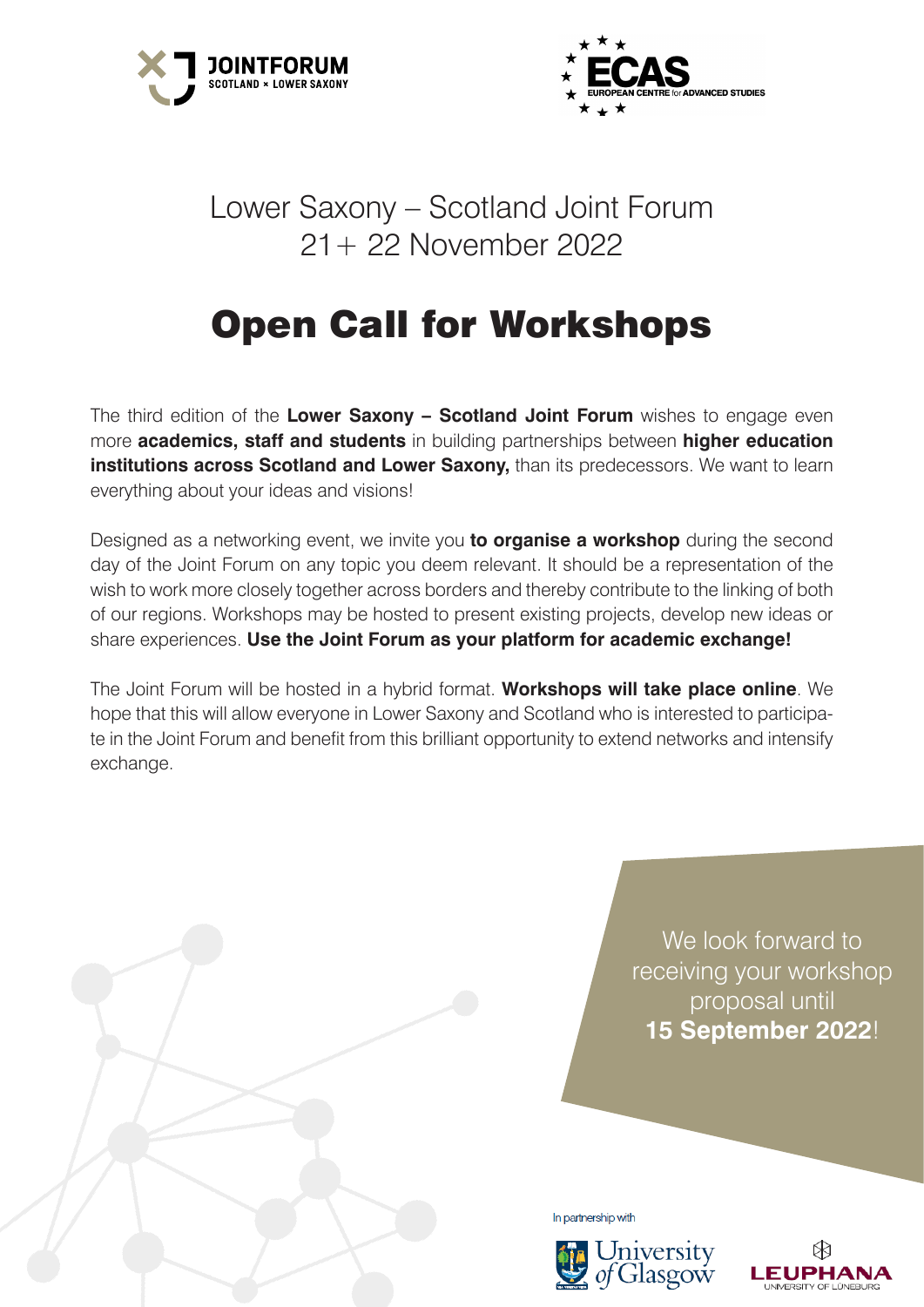



# Workshop Proposals

#### **1. Invited Persons**

Everyone working or studying at a higher education institution in Lower Saxony or Scotland is invited to host a workshop, in particular this includes:

- **Students** (undergraduate, graduate and PhD)
- **Academics and researchers** (at any stage of their career)
- **Staff** (e.g. administrative staff, staff working in support units etc.)

#### **2. Workshops**

Each workshop should present a **unified topic** and not last longer than **120 minutes**, incorporating enough time for an **open discussion**. The intended outcome(s) shall be to find (new) partners for current research or cooperation projects, present existing partnerships and/ or further expand these partnerships to other higher education institutions and/or disciplines. New objectives may be identified and ideas for funding applications formed.

Workshops will take place on the second day of the Joint Forum: **Tuesday, 22 November 2022.** Make sure to be available all day, since we might not be able to accommodate specific timeslots depending on the number of workshops.

As workshop organizer please provide us with a **detailed description of the workshop** as well as a **programme** ahead of the Joint Forum. We would like to promote your workshop through our different channels and in particular our website www.joint-forum.org.

After the Joint Forum, we will ask you to provide us with an **outcome report**, including information on intended actions to take your project idea to the next level. ECAS will be happy to support you with any follow-up activities. Your workshop can achieve valuable and sustainable results that may boost your academic career and constitute the starting point for promising research.

Respective templates are available for download on our website www.joint-forum.org.



In partnership with



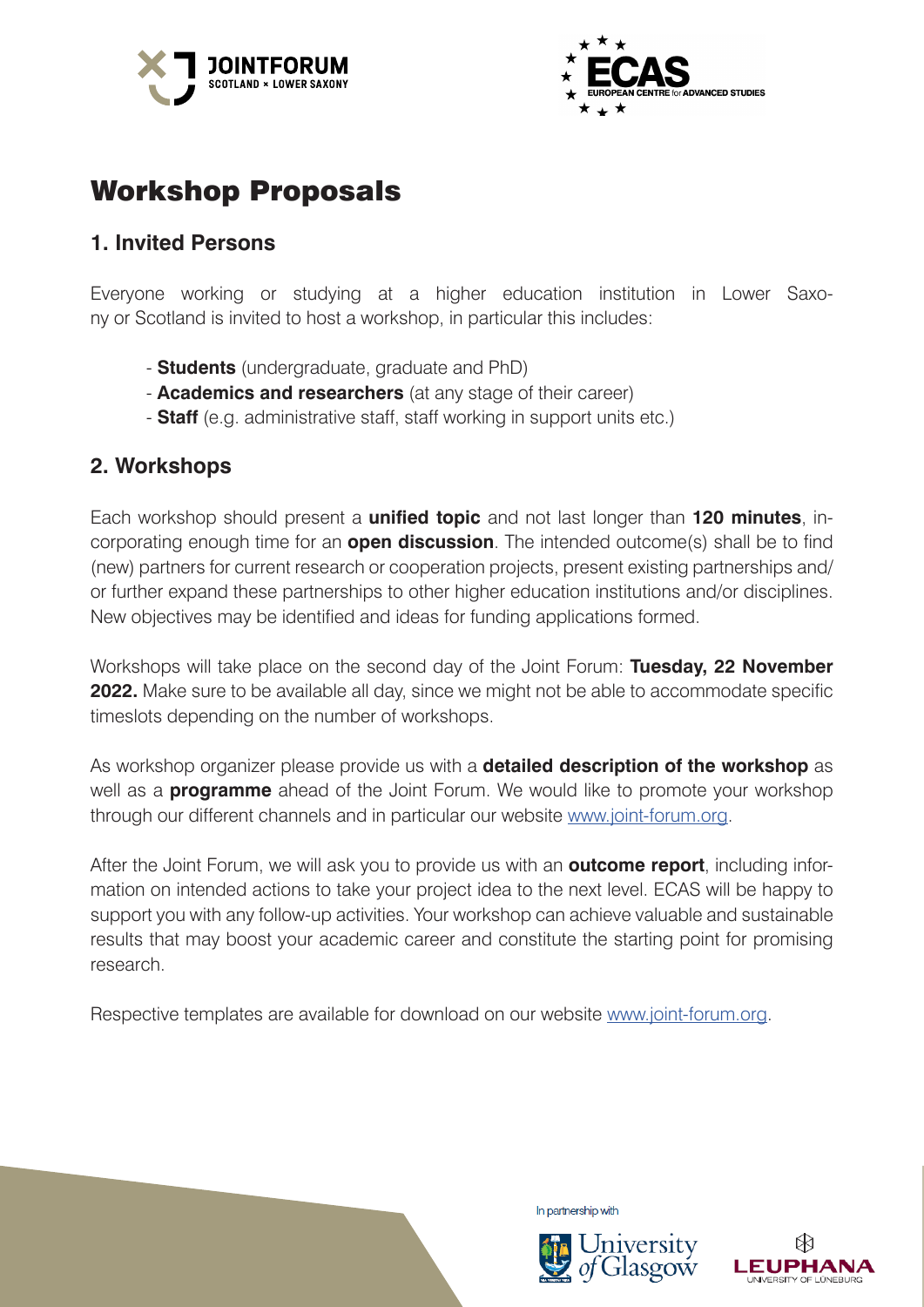



## **3. Topics**

Workshops may be hosted on any topic.

In the **field of research,** we are looking for **subject-related topics**, ranging from *artificial intelligence, biology* and *chemistry, business* and *entrepreneurship to climate change* and *sustainability, engineering, law* and *humanities, medicine as well as social* and *political sciences* and **any other topic you deem relevant!** We also encourage the presentation of blue-sky research as well as projects including industrial partners.

We would like to see our **students** (undergraduate, graduate and PhD) organise a workshop together with their fellow colleagues in the other region.

We also want to hear about other **projects facilitating the cooperation between, and knowledge transfer among, higher education institutions**, such as:

- (joint) study programmes (existing and ideas for new ones),
- student, PhD and staff exchanges on all levels (academic, administrative and institu tional),
- knowledge transfer projects,
- e-learning projects,
- and collaborations and alliances among universities, faculties and schools as well as support units.

Finally, a key goal of the Joint Forum is to nurture ongoing collaboration(s) between higher education institutions in Lower Saxony and Scotland via the creation of an **online academic network.** We encourage **workshop proposals which explore creative possibilities of building a lasting network between Lower Saxonian and Scottish universities through the use of digital technology and online platforms.**

## **4. Lower Saxony – Scotland Component**

From your workshop proposal it should become clear that you wish to pursue a joint project between a Lower Saxonian and Scottish higher education institution. Thus, you should organise the workshop together with a counterpart from the other region. If you have a great project idea but not yet partners in Lower Saxony and/or Scotland, your proposal should include a list of persons you wish to invite to or involve in your workshop. ECAS will be happy to support you in establishing contact. You may find our "Academic Matching" tool helpful in identifying interesting contacts: https://ecas-academia.org/academic-matching/.